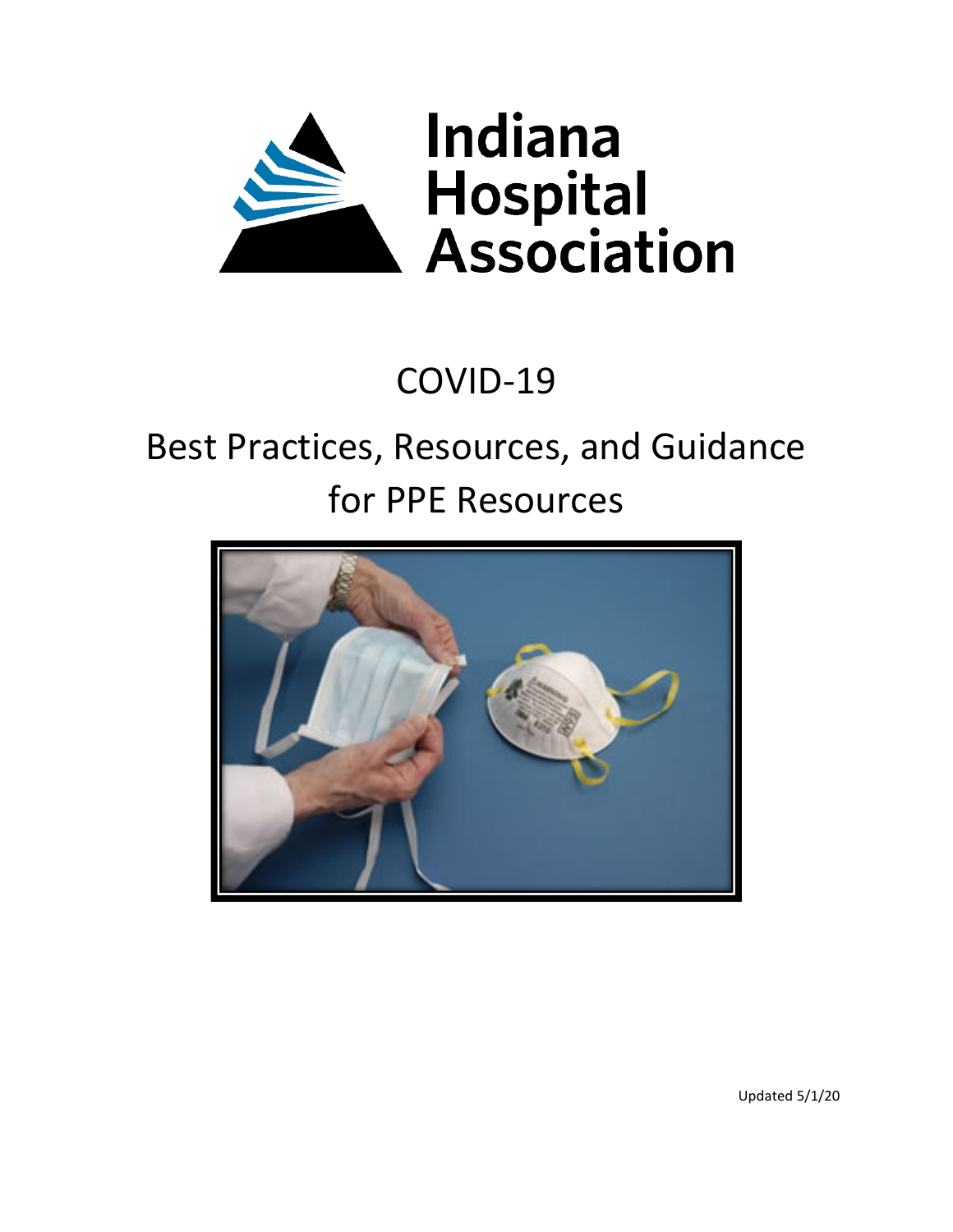The Indiana Hospital Association (IHA) is committed to serving our members by providing resources to help our hospitals be the best stewards of safe care. During this unprecedented time of crisis with the novel coronavirus (COVID-19), we acknowledge that hospitals are faced with unique challenges to not only provide safe care to the communities they serve, but also to keep their staff safe. Recently, IHA has received many requests for guidance on how to best handle the needs of personal protective equipment (PPE). As a practical guide, this toolkit was created to be used only as a resource for guidance on best practices, education, and examples of community resources that may be used to assist with PPE in the event of shortages. We encourage you to review these resources and establish a program that best suits the needs of your community and local resources. Realizing that each day we are receiving new information and situations change, this toolkit is not all-inclusive. IHA will post any new helpful information as we receive it on the [IHA website.](https://www.ihaconnect.org/patientsafety/Pages/Corona_Virus.aspx)

Patient and staff safety and healthy hospitals will always be a priority for IHA. Thank you to the members who have already begun to share their best practices during this difficult time.

# **Together we are better!**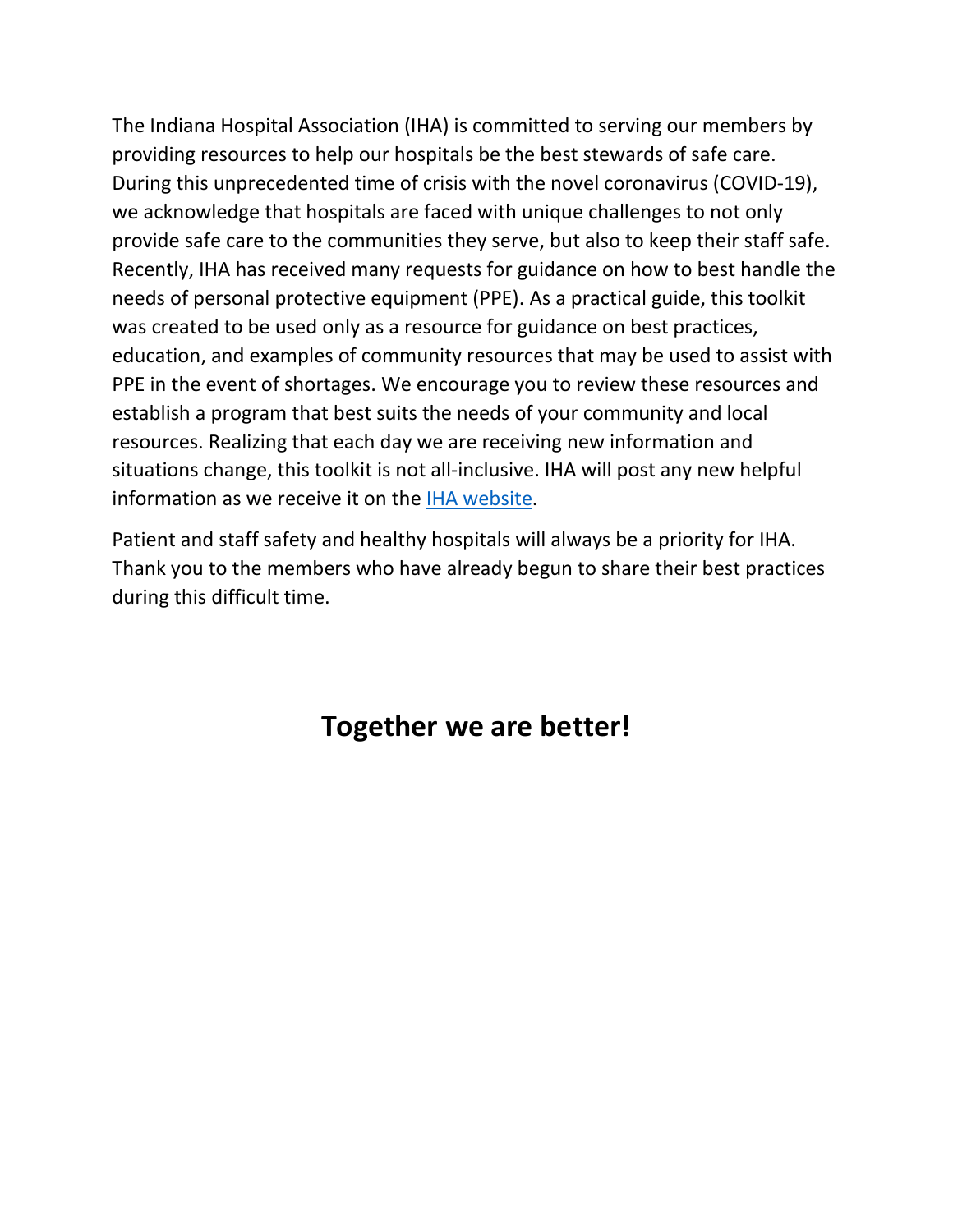# **Shortages of PPE**

With the current challenge of shortages of PPE, there has been an emergency declaration to the nation's leaders for additional resources to be sent to states as the crisis continues to unfold. In the meantime, health care systems have been challenged to create ways in which they can better prepare for the surge in COVID-19 cases. The information below was compiled from various organizations both locally and across the U.S. and is meant to be a resource for you to use should you have a PPE shortage need. Our hope is that through community engagement, including local manufacturing and businesses, strategies can be developed to help keep your community safe. We encourage you to use your organization's community outreach teams to engage in conversation with them and partner with you in this community effort.

# **IMPORTANT NOTE**

*Per the CDC: In settings where facemasks are not available, health care provider might use homemade masks (e.g., bandana, scarf) for care of patients with COVID-19 as a last resort. However, homemade masks are not considered PPE, since their capability to protect HCP is unknown. Caution should be exercised when considering this option. Homemade masks should ideally be used in combination with a face shield that covers the entire front (that extends to the chin or below) and sides of the face.* 

Visit th[e CDC website](https://www.cdc.gov/coronavirus/2019-ncov/hcp/ppe-strategy/face-masks.html) for more guidelines on PPE.

# **PPE Outreach Examples**

**Million Mask Challenge**

AHA updates resources on th[e Million Mask Challenge.](https://www.aha.org/100millionmasks?utm_source=newsletter&utm_medium=email&utm_content=04032020%2Dat%2Dpub&utm_campaign=aha%2Dtoday)

### **Providence Health System-Million Mask Challenge**

Providence has posted information how they developed the "Million Mask Challenge." Although they are now stating that they have received help from local manufacturers to help meet their PPE needs, they have listed resources on how to make their own face shields and surgical masks, along with resources for community members who sew. The American Hospital Association (AHA) is also is endorsing this campaign by facilitating support from manufacturers and the business community to help build the supply of PPE, and is connecting them with hospitals, clinics and health systems who have a need for these supplies. Please check out the recorded video that was produced with manufacturers in mind, with the use of surgical wrap to make masks in high production numbers. Instructions on how to make the masks are included in this toolkit. Please visit the [Providence Health System website](https://www.providence.org/lp/100m-masks) for all the resources for the Million Mask Challenge.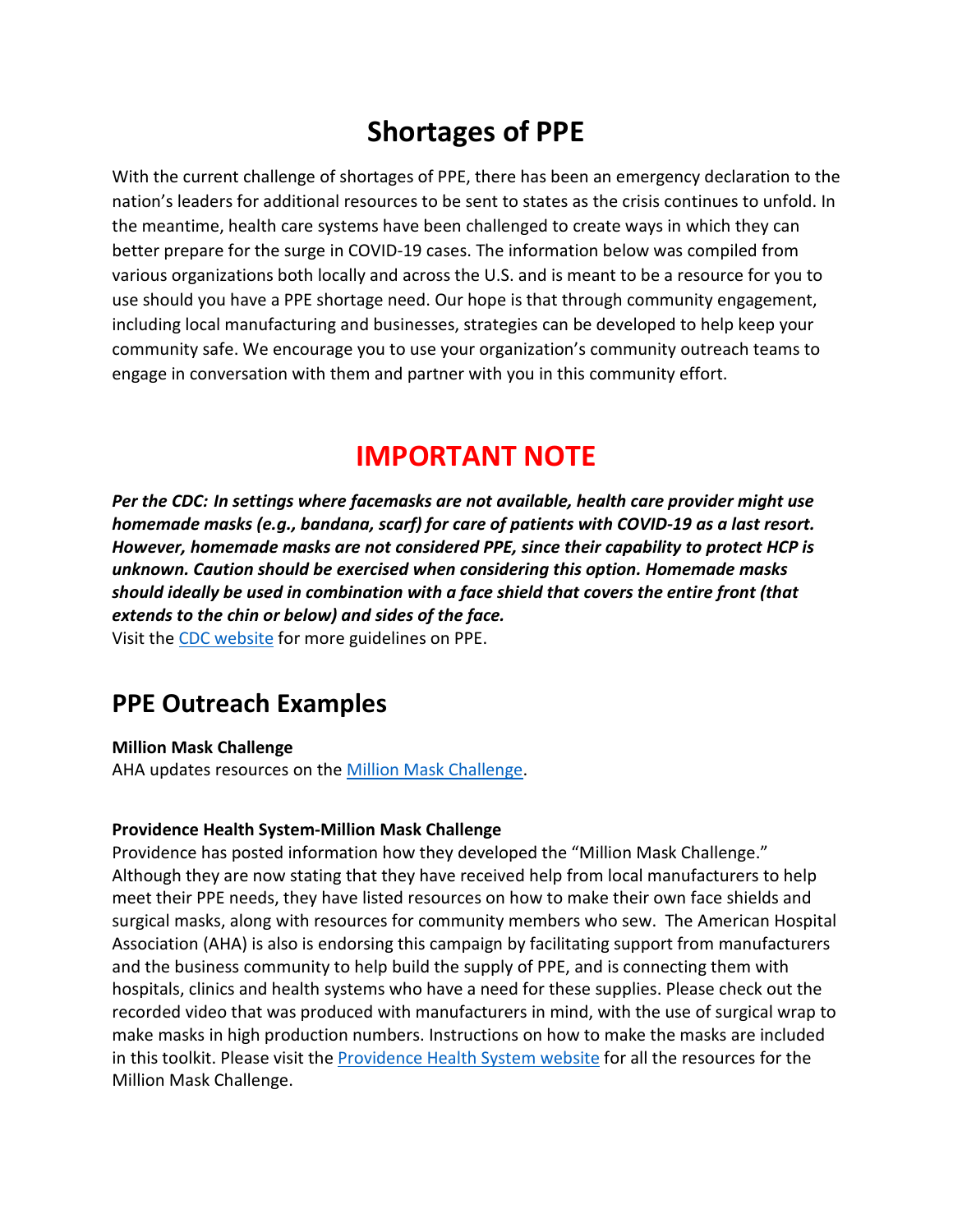#### **Community Health Network-Give PPE**

Community Health Network has posted a form on their website that can be completed to assist with PPE donations. This form includes both donated and homemade resources, along with a record of your donation for tax purposes. When this form is completed online, a member from the Community team will reach out to the submitter and schedule a drop-off time and location. Please visit the [Community Health Network website](https://www.ecommunity.com/givePPE) to see the process in action.

### **Parkview Health-Partner with Hospital Laundry Service**

Using innovation as its driver, Parkview Health has partnered with the Hospital Laundry Service (HLS) and Rea Magnet Wire and Schlemmer Brothers Metal Fabrication, who are providing nose pieces to make cloth masks that can used as backups to their main supply in the event they should have a future need. Community volunteers are invited to sew sheet masks that can be used by patients, visitors, or non-clinical workers to help contain the spread of germs. A pick-up site for the kits was established, along with drop-off locations when completed. You can find the story and email address for any questions on the [Parkview Health website.](https://www.parkview.com/about-us/news/news-story?news=108)

#### **Nebraska Medicine**

With the national shortage of PPE, Nebraska Medicine is using a method to decontaminate PPE items using an ultraviolet light system. This system has been shown to "inactivate a wide range of human pathogens including coronavirus and other human respiratory viruses on various models of NR95 FFRs". To read the process for decontamination of reuse of N95 masks, please visit the [Nebraska Medicine website.](https://www.nebraskamed.com/sites/default/files/documents/COVID-19/n-95-decon-process.pdf)

### **American Senior Communities**

American Senior Communities is asking the community to volunteer to make homemade face masks or to donate fabric. Please visit the [American Senior Communities website](https://www.asccare.com/covid19facemask/) for information, videos, and instructions on how to make a face mask with a filter pocket.

#### **Henry Ford Health System**

Visit this website to watch the video on the innovation that the employees of Henry Ford shared to address the shortage of PPE. Items to accomplish this task include nylon jersey fabric, elastic bands, Velcro, tongue depressors, and air filter material. Watch the video on the [Henry](https://www.henryford.com/news/2020/03/homemade-ppe)  [Ford Health System website.](https://www.henryford.com/news/2020/03/homemade-ppe)

#### **Partners from Arizona**

This website contains instructions for making your own reusable gowns. Visit the link and watch the video for instructions.

[Instructions for PPE Medical Isolation Gown Pattern](https://onedrive.live.com/?authkey=%21AOIPumaxG1cl0O8&cid=5A0926368BA2E777&id=5A0926368BA2E777%2117238&parId=5A0926368BA2E777%21136&o=OneUp) [Video Instructions for PPE Medical Isolation Gown](https://www.youtube.com/watch?v=O0goN9DgNxg&feature=share&fbclid=IwAR0OzlM4zSt5zB1bfRnuL88g7KK-oL-Td7OiVCCSxPlnTFMDC-cx-z8Ri3I)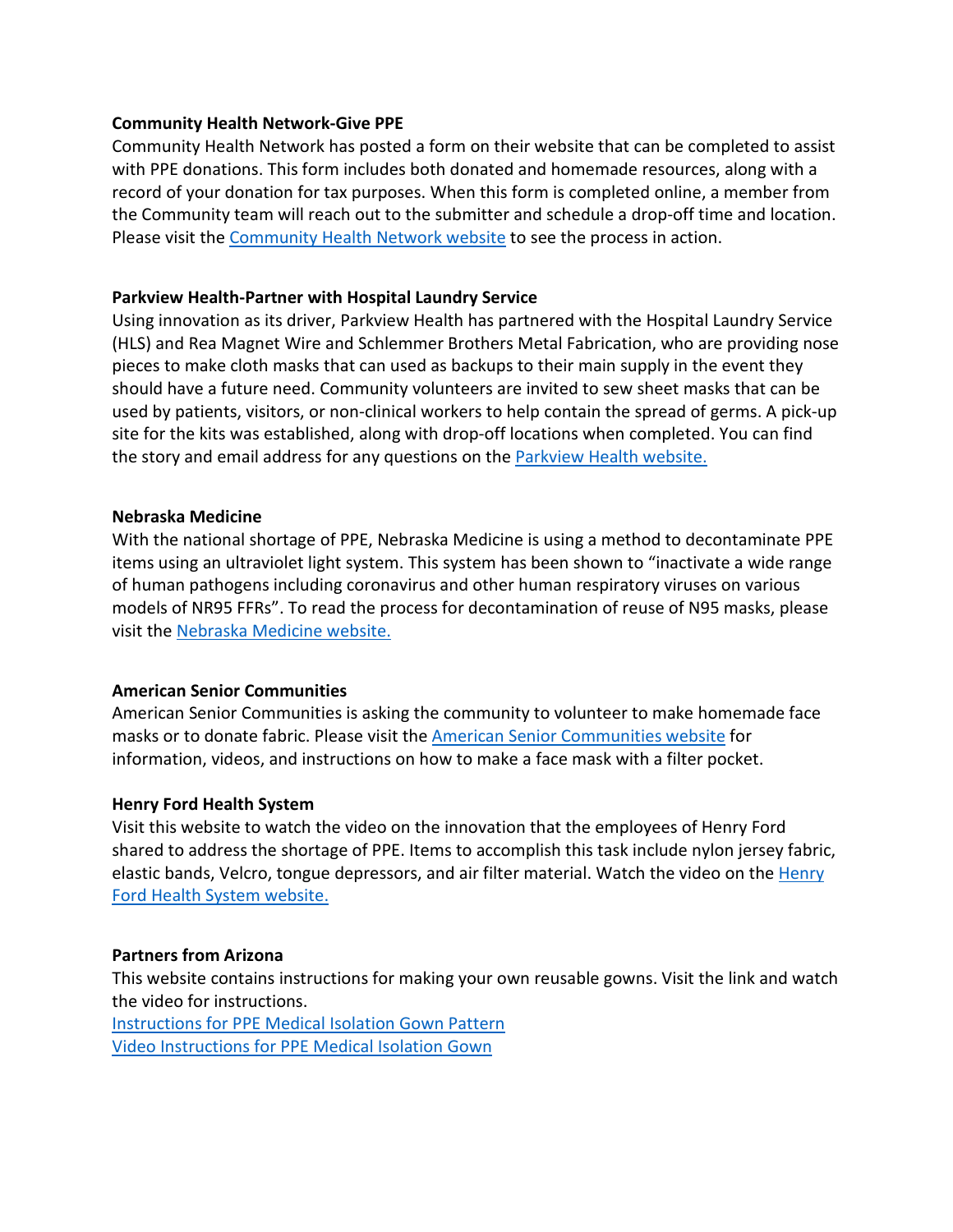### **Deaconess Hospital**

Visi[t here](https://www.youtube.com/watch?v=9tBg0Os5FWQ&feature=youtu.be) to watch the You Tube video on how to make a cloth mask. Click [here](https://www.deaconess.com/How-to-make-a-Face-Mask/Documents-Mask/How-to-Make-an-Adult-Surgical-Mask-with-Ties-3-26) for the pattern.

## **CDC PPE Infographic**

The CDC presents an [infographic](https://www.cdc.gov/coronavirus/2019-ncov/downloads/A_FS_HCP_COVID19_PPE.pdf) on how to don and doff PPE.

# **Additional Resources From CDC**

## **OSHA Standards**

The Centers for Disease Control and Prevention (CDC) has posted strategies for optimizing the supply of N95 respirators. The document "offers a series of strategies or options to optimize supplies of disposable N95 filtering facepiece respirators in health care settings when there is a limited supply." Please visit the [CDC website](https://www.cdc.gov/coronavirus/2019-ncov/hcp/ppe-strategy/index.html) for more information.

The guidelines that CDC follows are OSHA Standard Number 1910.134-Respiratory Protection. These guidelines can be found on the [OSHA website.](https://www.osha.gov/laws-regs/regulations/standardnumber/1910/1910.134)

# **Updated Manufacturers of Imported, Non-NIOSH-Approved Disposable Filtering Facepiece Respirators**

Find the newly released (4/3/20) [guidelines](https://www.fda.gov/media/136664/download) from the FDA on previously non-authorized FFRs manufactured in China.

## **CDC Guideline Statement**

Currently, many health care systems are experiencing a shortage of N95 respirators. With this issue, CDC's existing guidelines state:

- Minimize the number of individuals who need to use respiratory protection through the preferential use of engineering and administrative controls
- Use alternatives to N95 respirators (e.g., other classes of filtering facepiece respirators, elastomeric half-mask and full facepiece air purifying respirators, powered air purifying respirators) where feasible
- Implement practices allowing extended use and/or limited reuse of N95 respirators, when acceptable
- Prioritize the use of N95 respirators for those personnel at the highest risk of contracting or experiencing complications of infection

# **CDC Personal Protective Equipment (PPE) Burn Rate Calculator**

The PPE Burn Rate Calculator is a spreadsheet-based model that provides information for health care facilities and non-health care facilities, to plan and optimize the use of PPE for response to COVID-19. This tool calculates the average consumption rate, or "burn rate" for each type of PPE. Please visit the [CDC website](https://www.cdc.gov/coronavirus/2019-ncov/hcp/ppe-strategy/burn-calculator.html) to find this tool.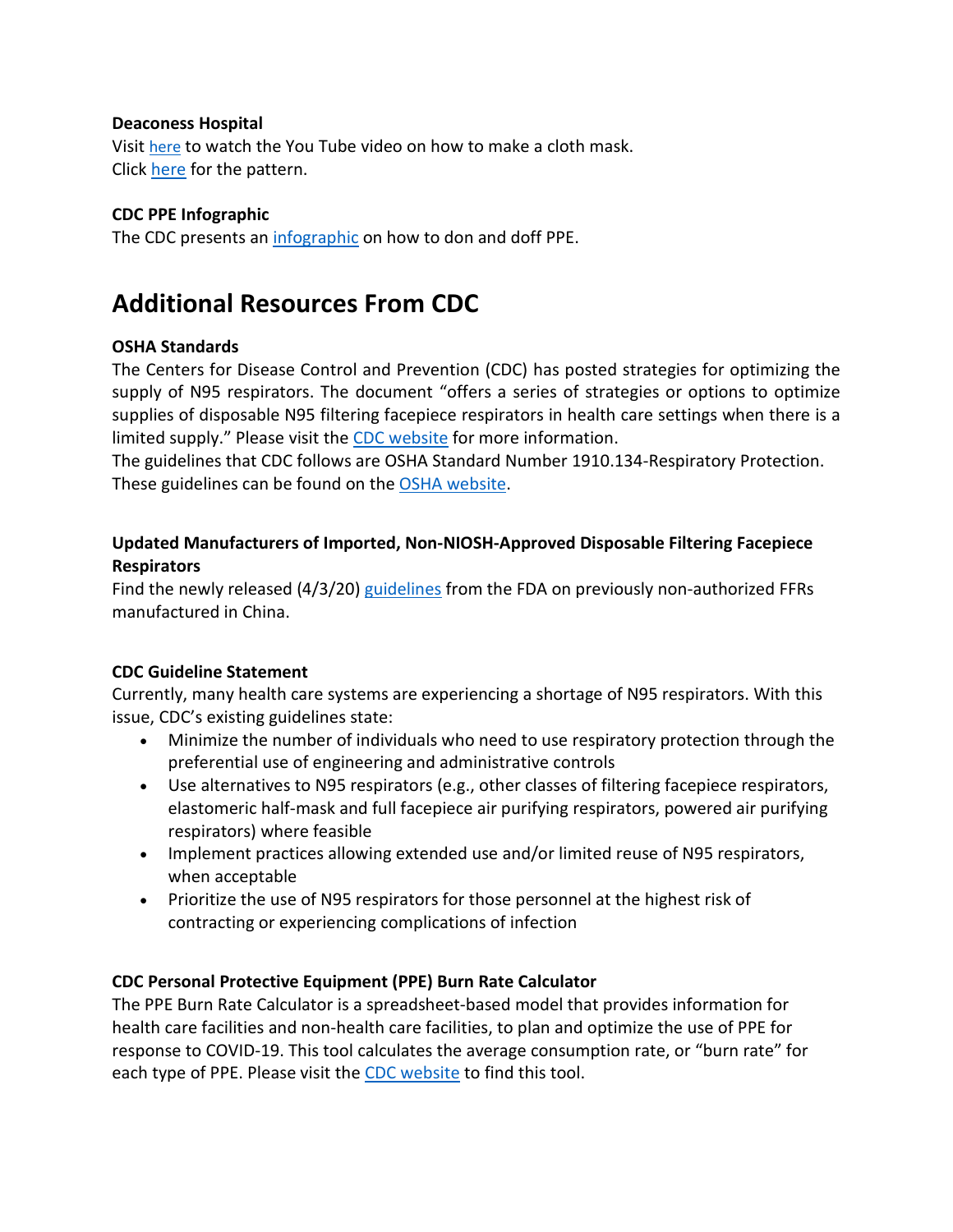### **CDC Extended Use vs. Reuse**

The full report of CDC recommendations can be found at on the [CDC website.](https://www.cdc.gov/niosh/topics/hcwcontrols/recommendedguidanceextuse.html#risksextended)

# **CDC Decontamination and Reuse of Filtering Facepiece Respirators using Contingency and Crisis Capacity Strategies**

Find updated [information](https://www.cdc.gov/coronavirus/2019-ncov/hcp/ppe-strategy/decontamination-reuse-respirators.html) on the care of FFRs for crisis capacity strategies.

### **N95 Health Care Facility Checklist**

A checklist for health care facilities to optimize N95 respirators is included in this toolkit. Please visit the [CDC website](https://www.cdc.gov/coronavirus/2019-ncov/hcp/checklist-n95-strategy-h.pdf) for access to the checklist and toolkit.

### **NEW N95 Decontamination Site in Indianapolis**

Indiana has acquired a critical care decontamination system that will allow health care providers to conserve N95 masks by sending them off to be professionally decontaminated. ISDH will use Battelle to decontaminate N95 respirators up to 20 times, free of charge, for healthcare facilities, doctors, and EMS across Indiana starting in May. The system is located in downtown Indianapolis at 601 West McCarty Street.

To enroll in the free **Battelle CCDS<sup>™</sup> Critical Care Decontamination System program and begin** decontamination services:

- 1. **Complete enrollment in the program:** Download the **[Services Agreement](https://ihaconnect.us6.list-manage.com/track/click?u=3bcd3629340b6852ba28abab9&id=5e464b2703&e=6d264fb2f9)** [doc], have your authorized representative sign it, and return by email.
- 2. **Get your 3-digit site code(s):** Once your signed services agreement has been sent, download and complete the **[Site Locations and POC Information form](https://ihaconnect.us6.list-manage.com/track/click?u=3bcd3629340b6852ba28abab9&id=dc9b9a4225&e=6d264fb2f9)** [xlsx] and return by email directly to Dave Giles. Once received, he will provide you a 3-digit site code for each location you listed on your form. The 3-digit codes are to be marked on each N95 respirator you collect and on the boxes that the N95s will be shipped in.
- 3. **Begin collecting and labeling your N95 respirators:** Each N95 respirator must be handled and labeled properly for Battelle to decontaminate it. Please review the instructions provided in the links below for details on how to collect, label, and package your respirators for shipment.
	- o **[Instructions for Healthcare Personnel](https://ihaconnect.us6.list-manage.com/track/click?u=3bcd3629340b6852ba28abab9&id=5e1409d265&e=6d264fb2f9)** [pdf]
	- o **[Instructions for Healthcare Facilities](https://ihaconnect.us6.list-manage.com/track/click?u=3bcd3629340b6852ba28abab9&id=f70e85457b&e=6d264fb2f9)** [pdf]
	- o **HCP - [Fact Sheet](https://ihaconnect.us6.list-manage.com/track/click?u=3bcd3629340b6852ba28abab9&id=fd252bb6c9&e=6d264fb2f9)** [pdf]

**It is VERY IMPORTANT that every N95 is properly labeled and free of any visible soiling** such as blood, bodily fluids, and makeup. Battelle cannot decontaminate N95s that do not meet these requirements.

4. When you prepare to send your N95s, you will need to download and fill out the **[Chain](https://ihaconnect.us6.list-manage.com/track/click?u=3bcd3629340b6852ba28abab9&id=0a2eda4505&e=6d264fb2f9)  [of Custody Form](https://ihaconnect.us6.list-manage.com/track/click?u=3bcd3629340b6852ba28abab9&id=0a2eda4505&e=6d264fb2f9)** [xlsx]. Please provide one form per shipment.